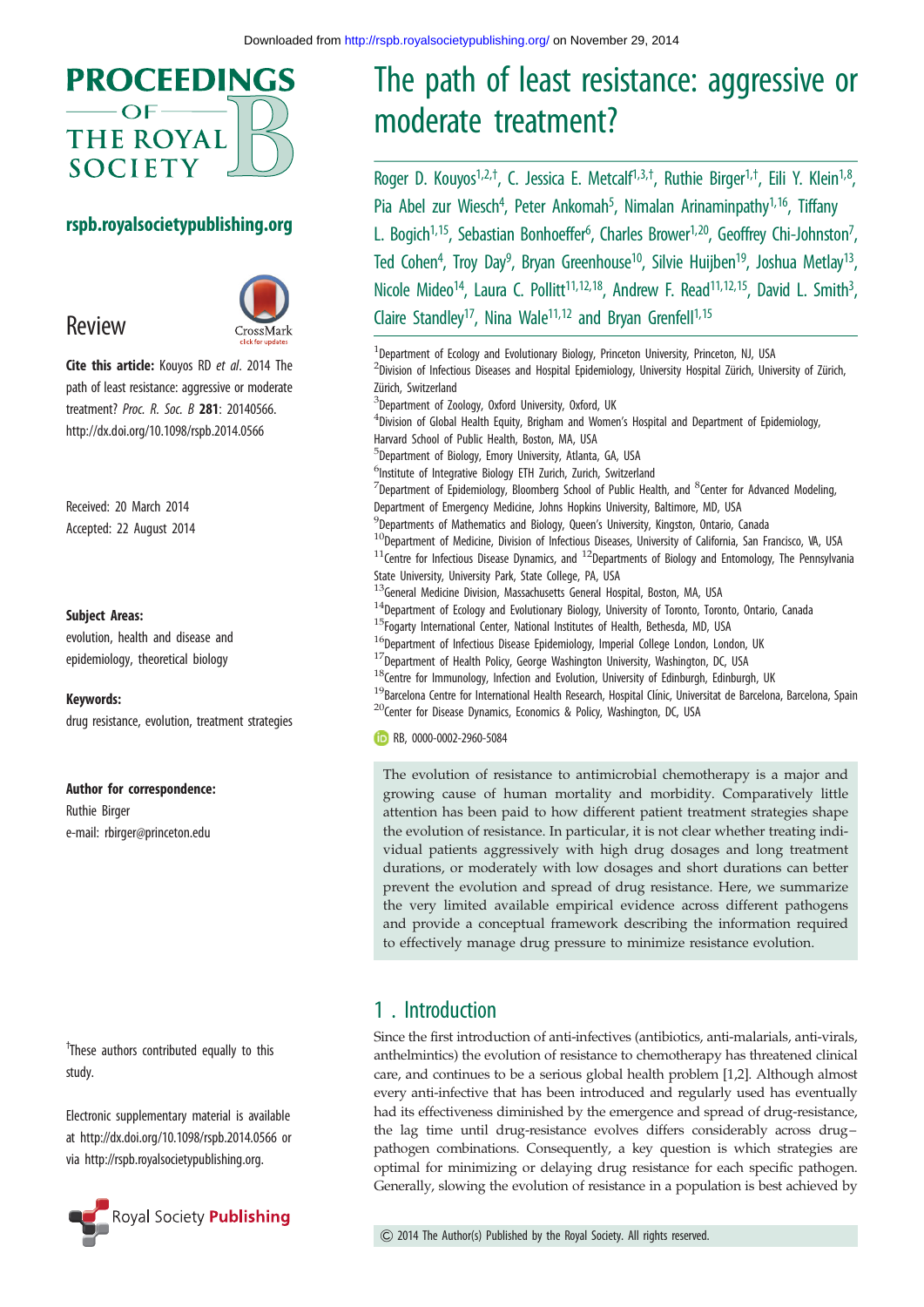<span id="page-1-0"></span>treating as few patients as possible, thereby minimizing the selective pressure for resistance [\[3,4\]](#page-5-0). This must be balanced against the benefits of treatment, which can reduce morbidity, mortality and the spread of infections by curing individuals faster (treatment as prevention). Maximizing the good achieved with a drug thus involves a trade-off between curing infections and avoiding the spread of resistance. To attempt to balance these two aims, the traditional recommendation has been to use a drug only when the patient's condition necessitates, but then to treat an infection as aggressively as possible, using the highest possible dose for at least as long as it takes to eliminate the pathogen [[5](#page-5-0)]. This approach, which we refer to as aggressive chemotherapy, is fundamentally motivated by the need to cure the patient, but there is also some limited empirical evidence demonstrating that aggressive chemotherapy can prevent the de novo evolution of resistance by ensuring clearance of partially resistant strains that are able to persist at lower drug levels.

In contrast, recent theory and experimental data have suggested that reducing the dosage or the length of treatment may slow the spread of resistance under some conditions [\[6](#page-5-0)–9]. This approach, which we refer to as *moderate chemother*apy (see glossary) recommends that drug treatment should aim to optimize clinical outcomes but not necessarily to clear the infection, and in fact, has a long history within the literature (e.g. see the concept of premunition in malaria [\[10](#page-5-0)]). Moderate chemotherapy may be successful if the host immune system is able eventually to clear the infection [\[11](#page-5-0),[12\]](#page-5-0), or if complete eradication of the pathogen from the host is not essential for treatment of the acute illness. In fact, evolutionary ecology suggests that evolution of tolerance is a common strategy of hosts to cope with pathogens [\[13\]](#page-5-0). The key concept underlying this approach for resistance management is that the strength of selection for resistance is given by the difference in the relative fitness (see glossary) of drug-sensitive and drug-resistant pathogens, and that this quantity increases with the dosing of the drug. Thus, moderate chemotherapy reduces the advantages of drug-resistant pathogens by being less restrictive to drug-sensitive pathogens that compete against the resistant strains.

Here, we compare these two alternate approaches of aggressive versus moderate chemotherapy from a broad ecological perspective, discuss the factors and mechanisms that can favour one over the other approach, and summarize the still very scarce empirical evidence supporting either moderate or aggressive chemotherapy.

# 2. Optimal treatment from an evolutionary perspective

The reason that two such different recommendations exist (moderate or aggressive) is that the spread of resistance depends on two processes that react in opposite ways to increasing drug pressure (see glossary) in individual patients. On the one hand, the rate at which resistant mutants are generated depends on the abundance of the pathogen, and is therefore a decreasing function of drug pressure, since drug pressure is generally expected to correlate with numbers of pathogens killed. Furthermore, sufficiently high drug pressures can kill partially resistant strains and thereby prevent the further accumulation of resistance mutations. On the other hand, once resistance mutations are present, the rate with which they increase in frequency in the human population is a function of the selective advantage for resistant



Figure 1. The curve defining resistance evolution as a function of drug pressure. The x-axis is the possible range of drug pressures, measured as either drug dosage, or duration of treatment, with the realistic/neutral range of drug pressures highlighted in green, showing  $(a)$  a case where aggressive chemotherapy is likely to be optimal, as there is a level of drug pressure for which the pathogen can be completely cleared and  $(b)$  a case where moderate chemotherapy is likely to be optimal for managing resistance, as there is no realistic degree of drug pressure that can clear the pathogen. The y-axis is the rate of resistance emergence, or the inverse of time from introduction of treatment until a resistant strain is established. Numbers 1– 3 refer to the three qualitative evolutionary regimes: no evolution of resistance because selection is too weak (1), no evolution of resistance because pathogen cannot replicate (2), maximal speed of resistance evolution (3).

organisms, which increases with drug pressure. The reason for this is that more aggressive treatment will be more likely to remove susceptible competitors either at the primary site of the infection or at colonization sites. These drug-sensitive competitors might otherwise limit the spread of the resistant pathogens at these sites [[14](#page-5-0)]—e.g. by depleting resources such as nutrients or space, by directly interfering with the growth of the resistant strain, or by changing the context of immune response—and thus their removal can benefit the resistant strains.

One way to frame the interplay of these two effects is a simple conceptual curve describing the speed of resistance evolution in relation to drug pressure in individual hosts (see [[15\]](#page-5-0) for an analogous framework developed in the context of immune escape). Consider the effect of the extremes of drug pressure on a single mutation that confers some finite degree of resistance (for example, it may increase the drug dosage that can be tolerated by the pathogen by a finite amount). In the absence of drug pressure, there is no selection favouring this resistance mutation, which will therefore not increase in abundance (regime 1 in figure 1). At the other extreme, drug pressure is so intense that even the marginally resistant pathogens are cleared and therefore cannot be transmitted (regime 2 in figure 1). This effect will be compounded by a reduced mutational input, because higher drug levels lead to an increased kill rate, which reduces the number of pathogen cell divisions, and thus the probability of resistance emergence during treatment. Since at the extremes of very high and very low drug pressure, resistance mutations do not spread, the rate at which resistance spreads either within a patient or in a population must be maximized at an intermediate level of drug pressure (regime 3 in figure 1). For resistance evolution in in vitro systems or in individual patients, this conceptual curve is related to the pharmacodynamical concept of the mutation-selection window [[16](#page-5-0)-[18\]](#page-5-0) (MSW, see glossary).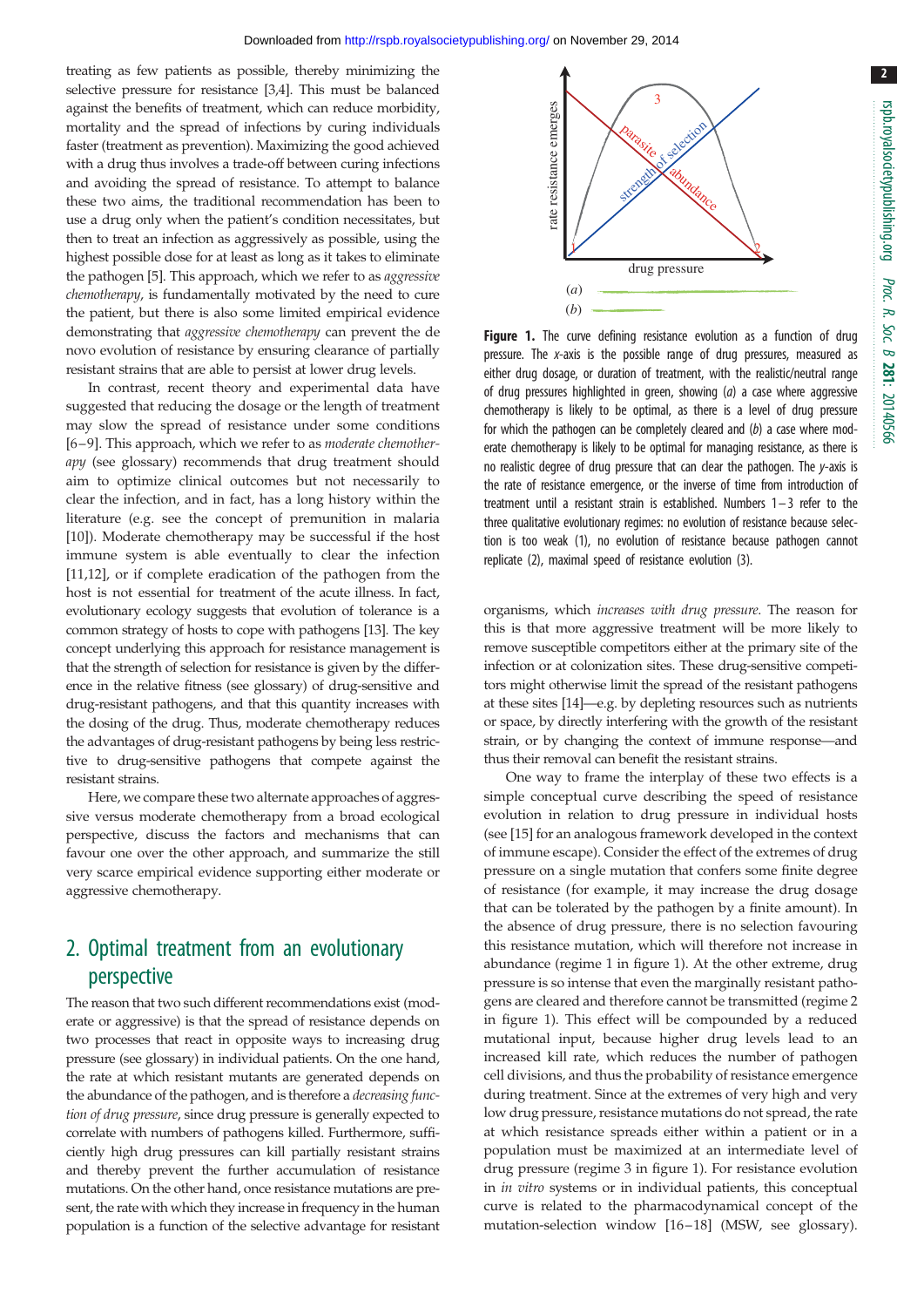However, our conceptual curve also applies to the epidemic spread of resistance: all other factors being equal, the speed of resistance spread in a population will depend on the dosing with which the drug is typically administered and the spread will be fastest for intermediate levels of dosing. Moreover, the MSW typically considers the effect of dosing on a single strain, whereas the curve in [figure 1](#page-1-0) is modulated by co-infection with different strains and even by co-infection with different species (bystander selection, see below).

Medical necessity requires drug pressure to be high enough to guarantee clinically successful treatment of the patient, imposing a lower bound to drug pressure; while avoiding toxic outcomes, imposing an upper bound to drug pressure. It is within this 'clinically neutral' range, that drug pressure might be optimized to minimize resistance. As several studies have demonstrated comparable clinical outcomes for shortcourse ('moderate') treatment versus long-course ('aggressive') treatment for several infections [\[19](#page-5-0)–[21](#page-5-0)], the existence of such 'clinically neutral' ranges might be relatively common. The crucial question therefore is how this clinically neutral range of drug pressures maps onto the conceptual curve ([figure 1](#page-1-0)).

- If the clinically neutral range extends to include the range that would clear those resistant strains that are currently present in the human population or that can evolve from them in the short-term, then aggressive chemotherapy is likely to be the best strategy to minimize resistance (scenario  $a$  in [figure 1](#page-1-0)).
- Conversely, if levels necessary to clear those strains are considerably beyond the threshold for toxicity or bioavailability (which is, for example, the case if fully resistant strains already exist in the population) then moderate chemotherapy could be the best strategy to minimize the spread of resistance at both the individual and population scale (scenario *b* in [figure 1\)](#page-1-0).

A key challenge consists in assessing the generalizability of a broad clinically neutral range beyond the diseases studied so far. Moreover, it is unclear whether this clinically neutral range includes treatment durations that are so short that treatment does not completely clear the pathogen from the site of infection (but the immune system completes the clearance). Finally, resistant pathogen strains might require higher doses or longer durations of treatment and thereby exhibit a substantially narrower neutral range. Determining the quantitative effects of resistance on the clinically neutral range remains however an open challenge.

The key difficulty in applying this logic is that lack of empirical data and a poor theoretical understanding of the processes underlying the conceptual curve imply that its exact shape is not known for most pathogen–drug combinations (see below). If the conceptual curve is applied to the speed with which resistance evolves at the epidemic (or population) level, there is the additional difficulty that the curve links different scales of pathogen population biology—the x-axis corresponds to drug pressure at the within-host scale, whereas the y-axis corresponds to the speed of evolution at the epidemic scale—and there is currently a very limited empirical and theoretical understanding of how such within host effects translate into epidemic scale effects. Nonetheless, framing the problem in this way allows us to identify the key elements likely to affect optimal treatment relative to resistance.

# 3. Determinants of optimal treatment relative to  $\blacksquare$ resistance

Several factors determine the optimal choice of treatment (moderate or aggressive) to meet the goals of patient treatment while avoiding the emergence of resistance. These include: the genetic architecture underlying resistance; community levels of resistance, which may be related to the length of time an anti-infective agent has been in use; and patient adherence to therapy.

If the genetic architecture underlying resistance implies that a large number of mutations are required to achieve full resistance, i.e. if the genetic barrier to resistance is high, then the first mutation to spread will probably confer only a moderate level of resistance, meaning that clinically relevant levels of drug pressure will clear the partially resistant mutant [[22\]](#page-5-0). Thus, aggressive chemotherapy may be more advantageous if full resistance is a quantitative trait requiring many mutations, and full resistance has yet to appear within the population. A corollary of this is that combination therapy, which raises the genetic barrier, could increase the advantages of aggressive therapy. Identifying the magnitude of the genetic barrier for a particular drug is, however, a major difficulty, in part because the correspondence between the genetic barrier in vivo and in vitro is not perfect. In the context of combination therapy against bacteria, for example, many mechanisms, such as biofilm formation, states of quiescence, efflux-pumps, or multi-drugresistant plasmids can confer resistance to many drugs at once [[23](#page-5-0)]. As these mechanisms may play a different role in different settings (in vitro versus in vivo; human versus animal models), their effect will be hard to infer from in vitro tests, or even from small-scale in vivo tests (indeed even such small-scale in vivo tests are extremely scarce, see section Empirical evidence).

The dynamic context of evolution may also mean that the benefit of aggressive or moderate treatment may change as a function of the number of years since the drug has been in use. Drugs that are approved tend to have a high genetic barrier to resistance initially (at least in vitro), and clear infections rapidly. This implies that the range of neutral drug pressures incorporates clearance of the first emerging partial resistance mutations (i.e. scenario  $a$  in [figure 1](#page-1-0)), which recommends aggressive treatment. Over time, pathogens are likely to accumulate resistance mutations and the drug pressure necessary to eliminate all pathogens (including the ones that have acquired new mutations) will increase (i.e. scenario b in [figure 1](#page-1-0)). This reflects a shift of the maximum of the conceptual curve to higher drug pressures, thereby broadening the drug pressure range in which moderate treatment is optimal. This implies that adaptive management strategies, which alter the degree of 'aggressiveness' through time (e.g. depending on the level of resistance found in cross-sectional surveys), could extend the lifespan of a drug beyond what can be achieved with a uniformly aggressive or moderate treatment strategy.

The benefits of moderate versus aggressive treatment will also depend on the epidemiological context. If the presence of susceptible pathogens within a host limits the replication and transmission of resistant pathogens, then the frequency of co-infection with different pathogen strains will affect the strength of competition and hence the optimal treatment strategy for reducing the spread of resistance. For example, for malaria in high-transmission areas, where co-infection is more frequent [[24](#page-5-0) –[27\]](#page-5-0) moderate treatment may be more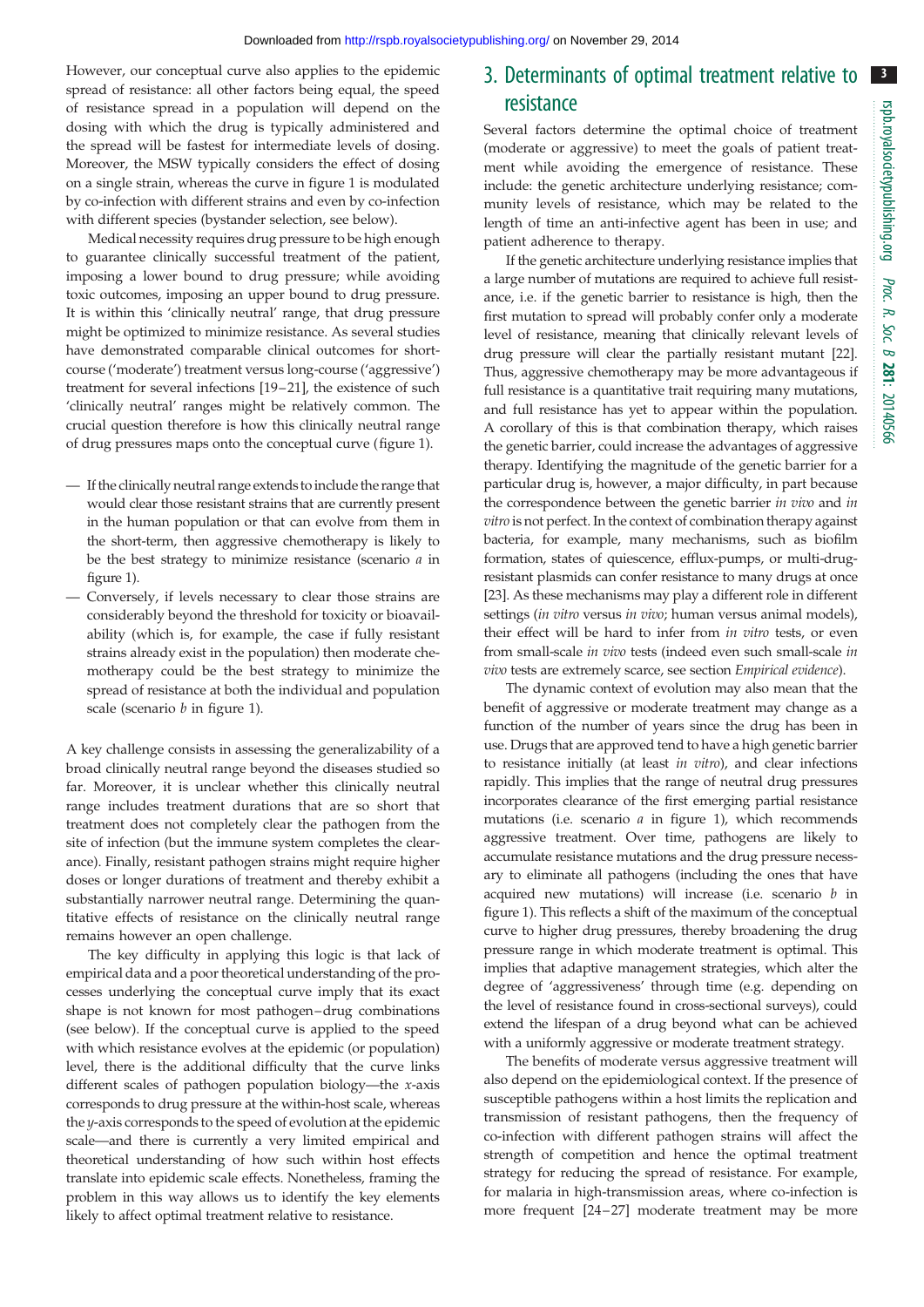beneficial than it would be in low-transmission areas, because in the former case resistant and sensitive strains compete more often within an individual host and hence aggressive treatment is then more likely to cause the removal of a sensitive competitor. However, rapid reinfection by susceptible strains in high-transmission areas may mitigate this disadvantage of aggressive chemotherapy.

Similarly, the complex relationship between colonization and infection with bacteria creates a situation in which any chemotherapy will select for resistance in entire microbial communities occupying a range of tissue types ('bystander' selection) [\[28](#page-5-0)]. In particular, such bystander treatment might affect microbial communities both in the tissue occupied by the focal pathogen and in other tissues (for example, orally administered antibiotics can affect the gut microbiota irrespective of the site occupied by the focal pathogen [\[29](#page-5-0)]). These unintended consequences might increase the advantages of moderate chemotherapy by reducing the amount of time non-target organisms are exposed to a drug, especially given the possibility of horizontal gene transfer [\[30](#page-5-0)].

Finally, optimal treatment with respect to resistance minimization might also depend on variation in patient adherence. Non-compliance with recommended treatment courses by some patients is a general feature of chemotherapy. In addition, there is often substantial variation in the absorption and metabolism of drugs across patients. This suggests that moderate treatment may occur unintentionally even in populations where aggressive chemotherapy is recommended. If low levels of unintentional moderate treatment are a driving force in the emergence of resistance then an aggressive chemotherapy policy's main benefit (of inhibiting the accumulation of resistance mutations) will be hampered [[31](#page-5-0)]. Accordingly, this could change the shape of the conceptual curve to favour moderate chemotherapy. Alternatively, it might imply that even more aggressive chemotherapy should be recommended because higher drug doses might be more robust to imperfect adherence.

### 4. Empirical evidence

There is surprisingly limited empirical evidence describing how treatment regimes can affect the emergence and spread of resistance (electronic supplementary material, table S1). Even worse, the evidence might be biased because most empirical studies are based on the effect of drug pressure on the de novo evolution of resistance—i.e. on the emergence, establishment and increase in resistance in a single infection or in vitro culture founded by a susceptible strain—and this scenario tends to favour aggressive therapy.

Clinical data for the impact of drug pressure on de novo drug resistance evolution stem mostly from infections requiring long-lasting treatment such as HIV [\[32](#page-5-0)–[34](#page-5-0)] and TB [\[35](#page-6-0)]. For HIV-1, studies considering resistance evolution in relation to patient adherence suggest that treatment that does not completely suppress pathogen replication facilitates de novo evolution of resistance [\[32](#page-5-0) –[34,](#page-5-0)[36\]](#page-6-0). There is some evidence that resistance evolution is maximized at intermediate adherence [[37](#page-6-0)], but the clinical needs of HIV therapy exclude moderate chemotherapy as a strategy. For TB, the main objective of long treatment duration is to prevent relapse of the infection, and the clinical evidence for an increased risk of resistance evolution with short treatment duration is mixed [\[35](#page-6-0)]. However, as for HIV, residual replication due to noncompliance or PK/PD variability is considered a risk factor for resistance evolution in TB [[38,39](#page-6-0)].

For a broad range of bacterial pathogens, experimental studies done in vitro or in animal models support the view that aggressive chemotherapy can contribute to resistance management, with most studies finding that high drug pressure/ doses prevent the de novo evolution of resistance mutations (see [\[40\]](#page-6-0), references therein, and electronic supplementary material, table S1). These results support the notion that for concentrations above the mutant prevention concentration (MPC, see glossary), de novo resistance cannot evolve in the target pathogen [\[41,42](#page-6-0)]. Interestingly, it has also been shown in animal models that intermediate drug-concentrations can maximize the abundance of resistant strains [\[43,44](#page-6-0)] (specifically, Tam et al. [\[44\]](#page-6-0) found an 'inverted-U'-shaped relation similar to [figure](#page-1-0) [1](#page-1-0)). Overall, most experimental findings from infections with drug-sensitive strains indicate that concentrations above the MPC can be reached in vivo and hence the de novo evolution of antimicrobial resistance should be curbed 'by administering the highest tolerated doses of antibiotic' [\[40](#page-6-0)]. It should be noted, however, that the advantage of high doses might be non-existent if a single and probably point mutation leads to full resistance (e.g. resistance to pyrimethamine or atovaquone in malaria [\[45\]](#page-6-0)) or if fully resistant mutants are expected to pre-exist even in infections founded by a susceptible strain (e.g., in the past in HIV monotherapy with low-genetic barrier drugs [[46](#page-6-0)]); because in this situation whatever the dose administered, resistant pathogens may persist and cause therapy failure.

The effect of drug pressure/dosing on transmitted resistance (i.e. if an individual infection is founded by a resistant strain, or a combination of susceptible and resistant strains) has received much less attention in empirical studies, even though it constitutes a large part of the global health burden. One study on Streptococcus pneumonia found that low doses of beta-lactams increase the risk of carrying transmitted penicillin-resistant strains [\[47](#page-6-0)] (but note: long duration was also associated with resistance in this study). By contrast, experiments where drug-resistant and drug-susceptible malaria pathogen strains are inoculated into mice either singly or in co-infections indicate that the presence of a competitor considerably slows the rate of increase in the resistant pathogens, but this disadvantage disappears in the presence of drugs, and the stronger the drug treatment, the greater the benefit to resistant pathogens [\[6,9](#page-5-0)]. Furthermore, there were no health benefits for the mice in aggressive relative to moderate chemotherapy. This suggests that aggressive chemotherapy can promote the spread of resistance once fully resistant strains are present in the population; and moderate chemotherapy may not be associated with any health costs. These two studies consider the effect of treatment strategies on transmitted resistance in individual hosts, but what is completely lacking are studies to assess the comparative effect of aggressive versus moderate in entire transmission chains.

Broadening the focus to the whole pathogen community, there is evidence that chemotherapy will unavoidably affect any other organisms in the vicinity of the targeted pathogen at least for bacterial infections [\[48](#page-6-0)] (i.e. bystander selection, see above), and that the prevalence of resistance in the microflora increases with antibiotic consumption [\[49](#page-6-0)] and the duration of treatment [[50](#page-6-0)]. This evidence suggests that use of aggressive chemotherapy with the aim of minimizing mutational inputs into target pathogen populations only makes sense as a resistance management strategy if 4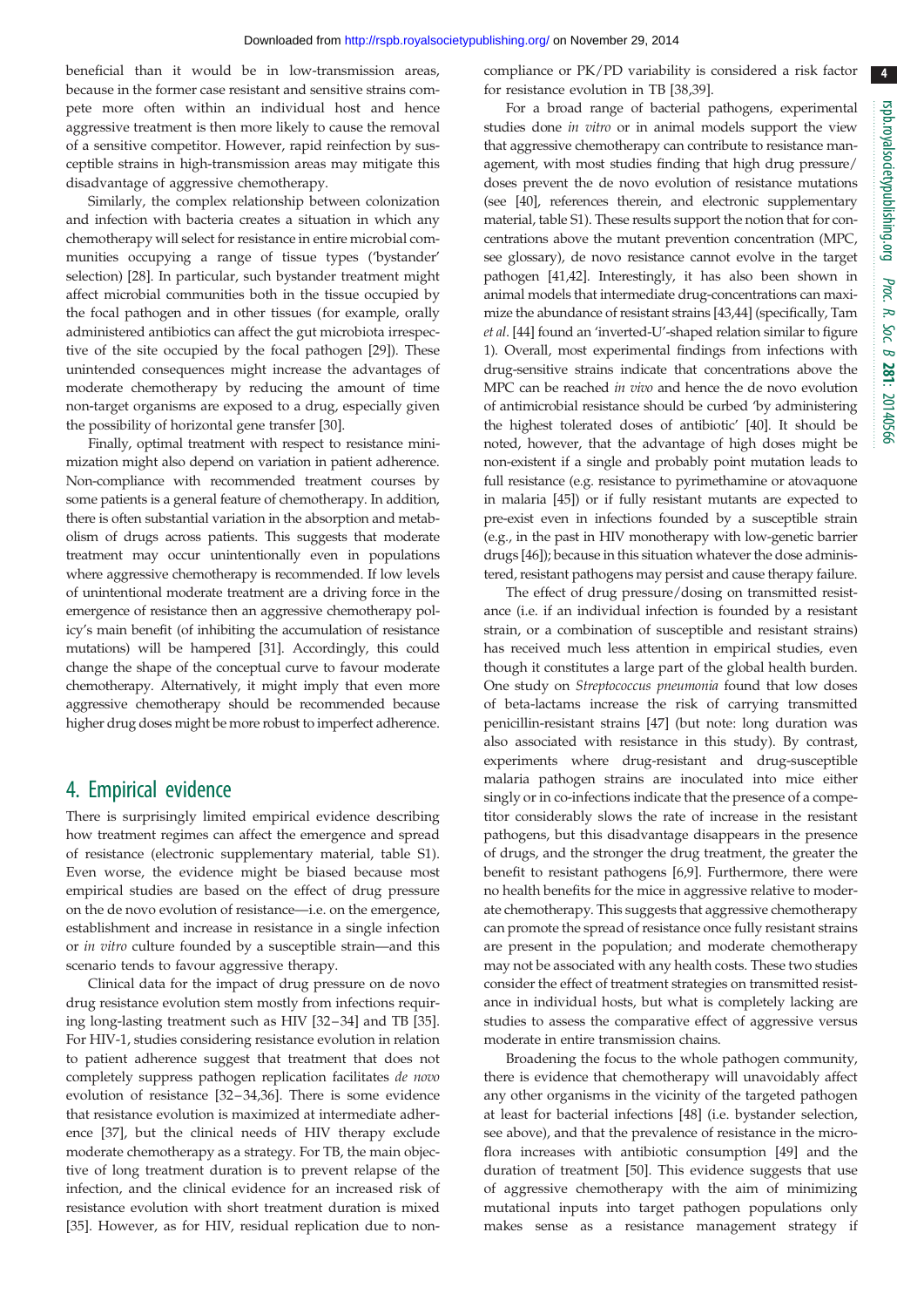mutational inputs are a more important source of de novo resistance than horizontal transfer of resistance factors from non-target microflora such as commensal bacteria.

### 5. Future directions

Overall, clear unambiguous empirical evidence for either aggressive or moderate chemotherapy in the context of resistance management is still largely lacking. Moreover, all empirical examples concern resistance evolution at the level of the individual host, and it is unclear how dynamics from the within-host scale links to the epidemic level (cross-scale dynamics). The key missing elements for understanding how treatment strength shapes the emergence and spread of resistance are (i) experimental data on both the shape of the conceptual curve (discussed above) and the location of the clinically neutral range of treatments on the drug pressure axis; (ii) a more thorough understanding of the cross-scale dynamics of anti-microbial resistance (see, e.g. [\[51](#page-6-0)]); and (iii) consideration of the different pathogen ecologies that determine how much competition between resistant and sensitive pathogens is likely to occur within a host. Quantitative predictions of resistance evolution, including the outcome of greatest public health interest, i.e. the disease burden and the proportion of infections that is no longer treatable due to resistance, require all these elements. Such predictions must be based on models of cross-scale dynamics, encompassing the effect of dosing strategies on within-host dynamics and medical outcomes through to transmission across populations [[52\]](#page-6-0). The following research directions have most potential to engage with these issues.

Given the broad use of chemotherapy in agriculture, these systems could provide unique opportunities for testing the effect of dosing on the evolution of resistance. Experimental animal transmission systems are also a promising direction for testing evolutionary outcomes of dosing strategies [\[53](#page-6-0)]. More generally, there is a lack of good animal models to test the in vivo effect of chemotherapy in bacteria (although some progress has been made using other infections, such as malaria models in mice [[6](#page-5-0),[9](#page-5-0)]). A consequence of this is that genetic barriers to resistance are generally evaluated in vitro. By necessity such in vitro studies do not incorporate the immune system, which is likely to be a key element in the success of moderate chemotherapy [[8\]](#page-5-0). Moreover, it is often unclear how evolutionary processes [\[54](#page-6-0)] and drug dosing [[55\]](#page-6-0) can be translated from *in vitro* to *in vivo* systems. Measurement of resistance evolution in animal models and in semi-realistic animal model populations (e.g. farms) might narrow the gap between experimental predictions and expected genetic barriers in treatment of humans.

Ethical issues generally prevent direct observation of the effects on resistance of a range of drug pressures in humans. However, our understanding of the effect of optimal dosing on resistance could be improved by measuring the effect in clinical trials that are already testing varying drug dosages from a position of equipoise. This is an outcome that is rarely measured [\[56](#page-6-0)], and can be crucial in assessing why certain patients do not respond to certain dosages. Moreover, tests of the effects of different chemotherapy strengths in human populations might be ethically implemented in the case of prophylactic use of drugs (e.g. in malaria trials such as [\[57\]](#page-6-0) or HIV trials such as [[58](#page-6-0)]). A failure to explore the effects of

strength of treatment on emergence of resistance via randomized population level trials that are already being conducted for the purposes of prophylaxis would be a missed opportunity.

At the individual scale, generally, decisions on better treatment regimens to contain resistance will be greatly aided by diagnostic tests that can distinguish between drug-sensitive and drug-resistant strains of a pathogen. In the case of monoinfection with either a sensitive or resistant strain, such diagnostic tests can help dictate which therapies have the potential to be effective. In the case of initial co-infection with sensitive and resistant strains, advanced diagnostics could help inform the decision as to whether to use moderate chemotherapy or which drugs to use in combination if aggressive chemotherapy is likely to be more effective [[59\]](#page-6-0). The experience with HIV suggests that baseline resistance testing reduces the problem of transmitted resistance (provided that treatment can be adapted to the infecting strain). Since transmitted resistance is the main reason for moderate therapy, this implies that improved diagnostics can potentially increase the benefits of aggressive therapy. It is, however, unclear whether this effect applies to infections other than HIV. Among the challenges to such an approach are the availability of alternative treatments, the timely determination of the resistance profile (delays caused by resistance testing in bacterial infections often mean that optimal treatment is not administered until resistance is proven), and resistance in the microflora.

Observational studies comparing variability in the effect of the dosing of chemotherapy at different spatial scales (e.g. states, cities) on the emergence and spread of resistance may shed light on the optimal treatment for managing resistance. Most observational/ecological studies so far focus on the correlations between bulk quantities (such as daily defined doses) of drugs used in a given region and the prevalence of resistance [\[3\]](#page-5-0). Despite the general limitations of ecological approaches, a key extension of these analyses would be to include information on the dose and timing of treatment in individual patients in addition to the bulk quantities.

Apart from its public health relevance, the question of optimal treatment strength is a real-world illustration of eco-evolutionary interactions. In particular, it illustrates the concept of evolutionary rescue, which deals with the question of how evolutionary adaptation can prevent extinction after environmental changes. Related issues have been discussed in the evolution of virulence, e.g. the work of Gandon et al. [[60\]](#page-6-0) on pathogen escape from imperfect vaccines. While little is known about the effect of treatment strength on evolution of resistance, even less is known about the consequence of treatment strategy on the evolution of virulence, though this would be a key direction for future research.

The question of how treatment can be used to minimize the spread of resistance (while achieving goals of patient health) is not purely academic. Recent reports have documented the emergence of malaria parasites with delayed clearance from artemisinins [\[61](#page-6-0)]. This delayed-clearance phenotype, while not of clinical significance yet, is the first indication that resistance to artemisinin is beginning to emerge, and may be spreading [[62](#page-6-0)]. Artemisinins are an essential component of combination treatments necessary to clear malaria in many parts of the world, which makes understanding the effects of treatment on artemisinin-resistant strains a particular urgency. The drug policies to manage this and other resistance problems will necessarily consist of several components, including switching to new drugs (if available), combining available drugs, reducing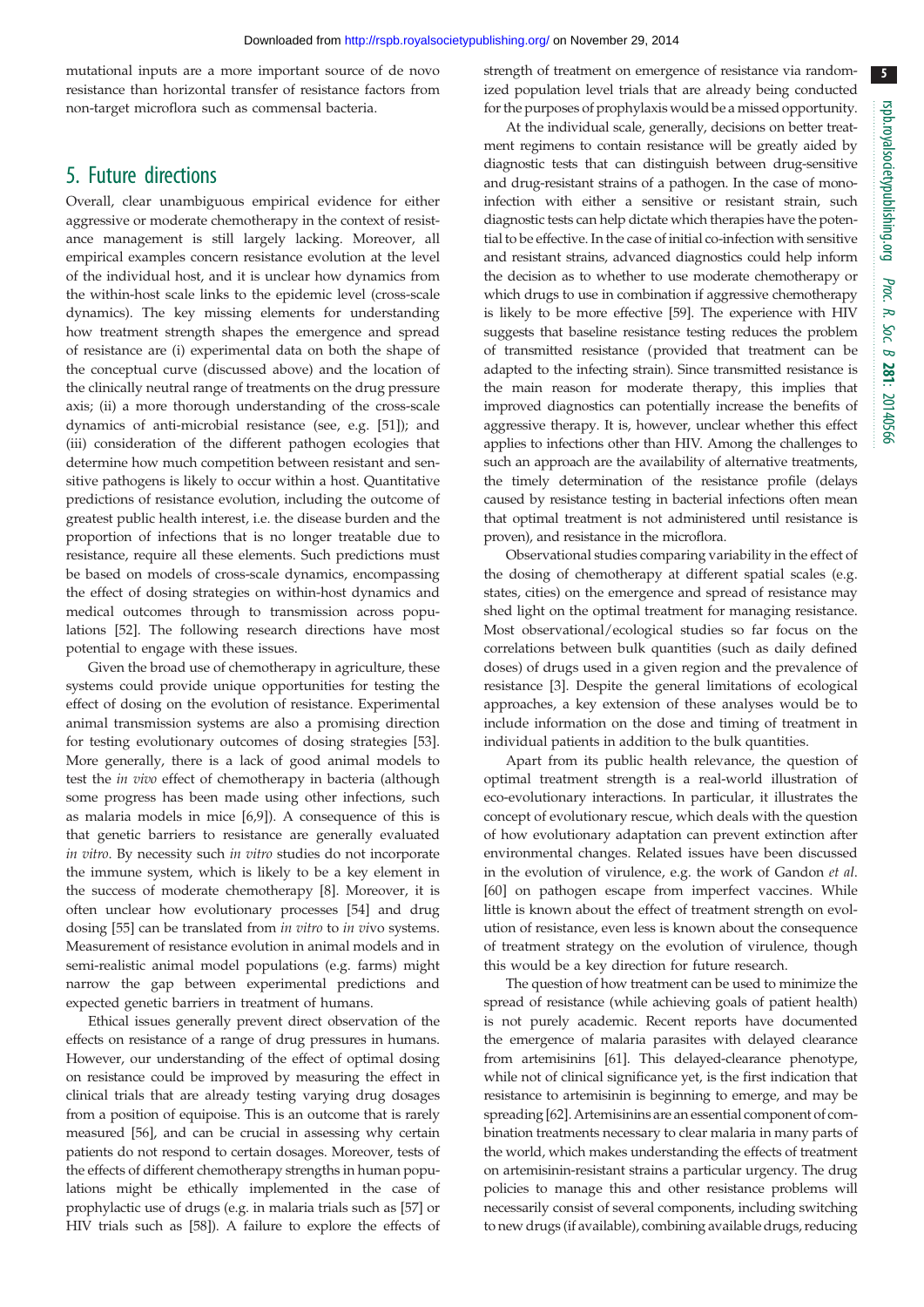<span id="page-5-0"></span>unnecessary treatment, and improving compliance with treatment recommendations. The success of any such strategy will, however, eventually depend on the adequacy of the recommended dosing; and both extremes of too high and too low dosing may needlessly accelerate the spread of resistance.

Acknowledgements. This work emerged from a meeting funded by the RAPIDD program of the Science and Technology Directorate, Department of Homeland Security and the Fogarty International Center, National Institutes of Health; Science and Technology Directorate, Department of Homeland Security; contract HSHQDC-12- C-00058. We thank C. Ovenden for comments on an earlier draft.

## **References**

- 1. Hughes JM. 2011 Preserving the lifesaving power of antimicrobial agents. JAMA 305, 1027 - 1028. [\(doi:10.1001/jama.2011.279](http://dx.doi.org/10.1001/jama.2011.279))
- 2. Walsh TR, Toleman MA. 2012 The emergence of pan-resistant Gram-negative pathogens merits a rapid global political response. J. Antimicrob. Chemother. 67, 1– 3. ([doi:10.1093/jac/dkr378](http://dx.doi.org/10.1093/jac/dkr378))
- 3. Goossens H, Ferech M, Vanderstichele R, Elseviers M. 2005 Outpatient antibiotic use in Europe and association with resistance: a cross-national database study. Lancet 358, 718-723.
- 4. Bronzwaer SL, Cars O, Buchholz U, Molstad S, Goettsch W, Veldhuijzen IK, Kool JL, Sprenger MJ, Degener JE. 2002 A European study on the relationship between antimicrobial use and antimicrobial resistance. Emerg. Infect. Dis. 8, 278– 282. [\(doi:10.3201/eid0803.010192](http://dx.doi.org/10.3201/eid0803.010192))
- 5. Ehrlich P. 1913 Address in pathology, on chemiotherapy: delivered before the Seventeenth International Congress of Medicine. Br. Med. J. 2, 353– 359. ([doi:10.1136/bmj.2.2746.353\)](http://dx.doi.org/10.1136/bmj.2.2746.353)
- 6. Huijben S, Nelson WA, Wargo AR, Sim DG, Drew DR, Read AF. 2010 Chemotherapy, within-host ecology and the fitness of drug-resistant malaria parasites. Evolution (NY). 64, 2952 – 2968.
- 7. Read AF, Day T, Huijben S. 2011 The evolution of drug resistance and the curious orthodoxy of aggressive chemotherapy. Proc. Natl. Acad. Sci. USA. 108(Suppl.), 10 871–10 877. [\(doi:10.1073/pnas.1100299108\)](http://dx.doi.org/10.1073/pnas.1100299108)
- 8. Geli P, Laxminarayan R, Dunne M, Smith DL. 2012 'One-size-fits-all'? Optimizing treatment duration for bacterial infections. PLoS ONE 7, e29838. [\(doi:10.](http://dx.doi.org/10.1371/journal.pone.0029838) [1371/journal.pone.0029838\)](http://dx.doi.org/10.1371/journal.pone.0029838)
- 9. Huijben S, Bell AS, Sim DG, Tomasello D, Mideo N, Day T, Read AF. 2013 Aggressive chemotherapy and the selection of drug resistant pathogens. PLoS Pathog. 9, e1003578. ([doi:10.1371/journal.ppat.1003578](http://dx.doi.org/10.1371/journal.ppat.1003578))
- 10. Sergent E, Parrot L, Donatien A. 1925 On the necessity of having a term to express the resistance of carriers of germs to superimposed infections. Trans. R. Soc. Trop. Med. Hyg. 18, 383 – 385. [\(doi:10.1016/S0035-9203\(25\)90394-X\)](http://dx.doi.org/10.1016/S0035-9203(25)90394-X)
- 11. Handel A, Longini IM, Antia R. 2009 Antiviral resistance and the control of pandemic influenza: the roles of stochasticity, evolution and model details. J. Theor. Biol. 256, 117–125. [\(doi:10.1016/j.jtbi.2008.09.021](http://dx.doi.org/10.1016/j.jtbi.2008.09.021))
- 12. Mouton JW, Ambrose PG, Canton R, Drusano GL, Harbarth S, MacGowan A, Theuretzbacher U, Turnidge J. 2011 Conserving antibiotics for the future: new ways to use old and new drugs from a pharmacokinetic and pharmacodynamic perspective. Drug Resist. Updat. 14, 107– 117. [\(doi:10.1016/j.](http://dx.doi.org/10.1016/j.drup.2011.02.005) [drup.2011.02.005](http://dx.doi.org/10.1016/j.drup.2011.02.005))
- 13. Råberg L, Graham AL, Read AF, 2009 Decomposing health: tolerance and resistance to parasites in animals. Phil. Trans. R. Soc. B 364, 37 – 49. [\(doi:10.](http://dx.doi.org/10.1098/rstb.2008.0184) [1098/rstb.2008.0184](http://dx.doi.org/10.1098/rstb.2008.0184))
- 14. Lipsitch M, Samore MH. 2002 Antimicrobial use and antimicrobial resistance: a population perspective. Emerg. Infect. Dis. 8, 347– 354. ([doi:10.3201/](http://dx.doi.org/10.3201/eid0804.010312) [eid0804.010312\)](http://dx.doi.org/10.3201/eid0804.010312)
- 15. Grenfell BT, Pybus OG, Gog JR, Wood JLN, Daly JM, Mumford JA, Holmes EC. 2004 Unifying the epidemiological and evolutionary dynamics of pathogens. Science 303, 327– 332. ([doi:10.1126/](http://dx.doi.org/10.1126/science.1090727) [science.1090727\)](http://dx.doi.org/10.1126/science.1090727)
- 16. Zinner SH, Gilbert D, Greer K, Portnoy YA, Firsov AA. 2013 Concentration – resistance relationships with Pseudomonas aeruginosa exposed to doripenem and ciprofloxacin in an in vitro model. J. Antimicrob. Chemother. 68, 881– 887. [\(doi:10.1093/jac/dks463\)](http://dx.doi.org/10.1093/jac/dks463)
- 17. Negri M-C, Lipsitch M, Blazquez J, Levin BR, Baquero F. 2000 Concentration-dependent selection of small phenotypic differences in TEM betalactamase-mediated antibiotic resistance. Antimicrob. Agents Chemother. 44, 2485 – 2491. [\(doi:10.1128/AAC.44.9.2485-2491.2000](http://dx.doi.org/10.1128/AAC.44.9.2485-2491.2000))
- 18. Firsov AA, Vostrov SN, Lubenko IY, Arzamastsev AP, Portnoy YA, Zinner SH. 2004 ABT492 and levofloxacin: comparison of their pharmacodynamics and their abilities to prevent the selection of resistant Staphylococcus aureus in an in vitro dynamic model. J. Antimicrob. Chemother. 54. 178 – 186. [\(doi:10.1093/jac/dkh242](http://dx.doi.org/10.1093/jac/dkh242))
- 19. El Moussaoui R, Roede BM, Speelman P, Bresser P, Prins JM, Bossuyt PMM. 2008 Short-course antibiotic treatment in acute exacerbations of chronic bronchitis and COPD: a meta-analysis of double-blind studies. Thorax 63, 415-422. [\(doi:10.](http://dx.doi.org/10.1136/thx.2007.090613) [1136/thx.2007.090613\)](http://dx.doi.org/10.1136/thx.2007.090613)
- 20. Li JZ, Winston LG, Moore DH, Bent S. 2007 Efficacy of short-course antibiotic regimens for communityacquired pneumonia: a meta-analysis. Am. J. Med. 120, 783–790. ([doi:10.1016/j.amjmed.2007.04.023](http://dx.doi.org/10.1016/j.amjmed.2007.04.023))
- 21. Altamimi S, Khalil A, Khalaiwi KA, Milner RA, Pusic MV, Al Othman MA. 2012 Short-term lategeneration antibiotics versus longer term penicillin for acute streptococcal pharyngitis in children. Cochrane database Syst. Rev. 8, CD004872.
- 22. Lindsey HA, Gallie J, Taylor S, Kerr B. 2013 Evolutionary rescue from extinction is contingent on a lower rate of environmental change. Nature 494, 463 – 467. [\(doi:10.1038/nature11879](http://dx.doi.org/10.1038/nature11879))
- 23. Blahna MT, Zalewski CA, Reuer J, Kahlmeter G, Foxman B, Marrs CF. 2006 The role of horizontal gene transfer in the spread of trimethoprim-

sulfamethoxazole resistance among uropathogenic Escherichia coli in Europe and Canada. J. Antimicrob. Chemother. 57, 666 – 672. [\(doi:10.1093/jac/dkl020\)](http://dx.doi.org/10.1093/jac/dkl020)

- 24. Gupta V, Dorsey G, Hubbard AE, Rosenthal PJ, Greenhouse B. 2010 Gel versus capillary electrophoresis genotyping for categorizing treatment outcomes in two anti-malarial trials in Uganda. Malar. J. 9, 19. [\(doi:10.](http://dx.doi.org/10.1186/1475-2875-9-19) [1186/1475-2875-9-19\)](http://dx.doi.org/10.1186/1475-2875-9-19)
- 25. Babiker HA, Walliker D. 1997 Current views on the population structure of Plasmodium falciparum: implications for control. Parasitol. Today 13, 262– 267. [\(doi:10.1016/S0169-4758\(97\)01075-2](http://dx.doi.org/10.1016/S0169-4758(97)01075-2))
- 26. Arnot D. 1998 Clone multiplicity of Plasmodium falciparum infections in individuals exposed to variable levels of disease transmission. Trans. R. Soc. Trop. Med. Hyg. 92, 580– 585. [\(doi:10.1016/S0035-](http://dx.doi.org/10.1016/S0035-9203(98)90773-8) [9203\(98\)90773-8](http://dx.doi.org/10.1016/S0035-9203(98)90773-8))
- 27. Dye C, Williams BG. 1997 Multigenic drug resistance among inbred malaria parasites. Proc. R. Soc. Lond. B 264, 61 – 67. [\(doi:10.1098/rspb.1997.0009\)](http://dx.doi.org/10.1098/rspb.1997.0009)
- 28. Karami N, Nowrouzian F, Adlerberth I, Wold AE. 2006 Tetracycline resistance in Escherichia coli and persistence in the infantile colonic microbiota. Antimicrob. Agents Chemother. 50, 156-161. ([doi:10.1128/AAC.50.1.156-161.2006](http://dx.doi.org/10.1128/AAC.50.1.156-161.2006))
- 29. Zhang L, Huang Y, Zhou Y, Buckley T, Wang HH. 2013 Antibiotic administration routes significantly influence the levels of antibiotic resistance in gut microbiota. Antimicrob. Agents Chemother. 57, 3659– 3666. ([doi:10.1128/AAC.00670-13\)](http://dx.doi.org/10.1128/AAC.00670-13)
- 30. Salyers AA, Gupta A, Wang Y. 2004 Human intestinal bacteria as reservoirs for antibiotic resistance genes. Trends Microbiol. 12, 412– 416. ([doi:10.1016/j.tim.2004.07.004\)](http://dx.doi.org/10.1016/j.tim.2004.07.004)
- 31. Lipsitch M, Levin BR. 1998 Population dynamics of tuberculosis treatment: mathematical models of the roles of non-compliance and bacterial heterogeneity in the evolution of drug resistance. Int. J. Tuberc. Lung Dis. 2, 187– 199.
- 32. Lima VD, Harrigan R, Murray M, Moore DM, Wood E, Hogg RS, Montaner JS. 2008 Differential impact of adherence on long-term treatment response among naive HIV-infected individuals. AIDS 22, 2371–2380. ([doi:10.1097/QAD.0b013e328315cdd3\)](http://dx.doi.org/10.1097/QAD.0b013e328315cdd3)
- 33. Harrigan PR et al. 2005 Predictors of HIV drugresistance mutations in a large antiretroviral-naive cohort initiating triple antiretroviral therapy. J. Infect. Dis. 191, 339 – 347. ([doi:10.1086/427192](http://dx.doi.org/10.1086/427192))
- 34. Sethi AK, Celentano DD, Gange SJ, Moore RD, Gallant JE. 2003 Association between adherence to antiretroviral therapy and human immunodeficiency virus drug resistance. Clin. Infect. Dis. 37, 1112– 1118. ([doi:10.1086/378301\)](http://dx.doi.org/10.1086/378301)

6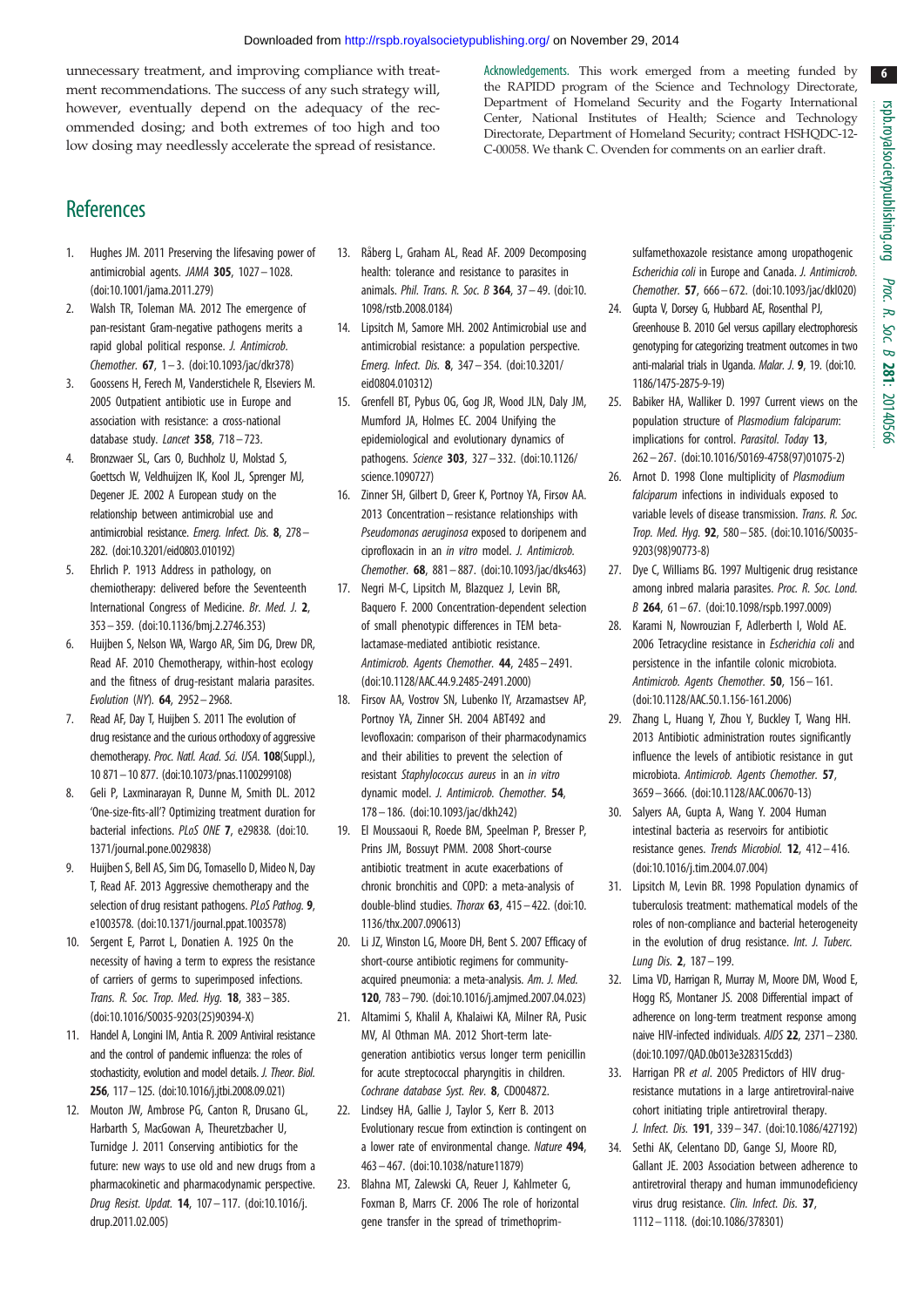- <span id="page-6-0"></span>35. Menzies D, Benedetti A, Paydar A, Martin I, Royce S, Pai M, Vernon A, Lienhardt C, Burman W. 2009 Effect of duration and intermittency of rifampin on tuberculosis treatment outcomes: a systematic review and meta-analysis. PLoS Med. 6, e1000146. [\(doi:10.1371/journal.pmed.1000146\)](http://dx.doi.org/10.1371/journal.pmed.1000146)
- 36. Maggiolo F, Airoldi M, Kleinloog HD, Callegaro A, Ravasio V, Arici C, Bombana E, Suter F. 2007 Effect of adherence to HAART on virologic outcome and on the selection of resistance-conferring mutations in NNRTI- or PI-treated patients. HIV Clin. Trials 8, 282– 292. ([doi:10.1310/hct0805-282\)](http://dx.doi.org/10.1310/hct0805-282)
- 37. Bangsberg DR, Moss AR, Deeks SG. 2004 Paradoxes of adherence and drug resistance to HIV antiretroviral therapy. J. Antimicrob. Chemother. 53, 696– 699. ([doi:10.1093/jac/dkh162](http://dx.doi.org/10.1093/jac/dkh162))
- 38. Van den Boogaard J, Boeree MJ, Kibiki GS, Aarnoutse RE. 2011 The complexity of the adherence–response relationship in tuberculosis treatment: why are we still in the dark and how can we get out? Trop. Med. Int. Heal. 16, 693– 698. [\(doi:10.1111/j.1365-3156.2011.02755.x](http://dx.doi.org/10.1111/j.1365-3156.2011.02755.x))
- 39. Srivastava S, Pasipanodya JG, Meek C, Leff R, Gumbo T. 2011 Multidrug-resistant tuberculosis not due to noncompliance but to between-patient pharmacokinetic variability. J. Infect. Dis. 204, 1951 – 1959. [\(doi:10.1093/infdis/jir658\)](http://dx.doi.org/10.1093/infdis/jir658)
- 40. Roberts JA, Kruger P, Paterson DL, Lipman J. 2008 Antibiotic resistance—what's dosing got to do with it? Crit. Care Med. 36, 2433 – 2440. ([doi:10.1097/](http://dx.doi.org/10.1097/CCM.0b013e318180fe62) [CCM.0b013e318180fe62](http://dx.doi.org/10.1097/CCM.0b013e318180fe62))
- 41. Zhao X, Drlica K. 2008 A unified anti-mutant dosing strategy. J. Antimicrob. Chemother. **62**, 434–436. [\(doi:10.1093/jac/dkn229\)](http://dx.doi.org/10.1093/jac/dkn229)
- 42. Olofsson SK, Cars O. 2007 Optimizing drug exposure to minimize selection of antibiotic resistance. Clin. Infect. Dis. 45(Suppl. 2), S129–S136. [\(doi:10.1086/519256\)](http://dx.doi.org/10.1086/519256)
- 43. Stearne LET, Goessens WHF, Mouton JW, Gyssens IC. 2007 Effect of dosing and dosing frequency on the efficacy of ceftizoxime and the emergence of ceftizoxime resistance during the early development of murine abscesses caused by Bacteroides fragilis and Enterobacter cloacae mixed infection. Antimicrob. Agents Chemother. 51, 3605– 3611. [\(doi:10.1128/AAC.01486-06](http://dx.doi.org/10.1128/AAC.01486-06))
- 44. Tam VH, Louie A, Deziel MR, Liu W, Drusano GL. 2007 The relationship between quinolone exposures and resistance amplification is characterized by an

inverted U: a new paradigm for optimizing pharmacodynamics to counterselect resistance. Antimicrob. Agents Chemother. 51, 744-747. [\(doi:10.1128/AAC.00334-06\)](http://dx.doi.org/10.1128/AAC.00334-06)

- 45. White NJ. 2004 Antimalarial drug resistance. J. Clin. Invest. 113, 1084– 1092. [\(doi:10.1172/JCI21682](http://dx.doi.org/10.1172/JCI21682))
- 46. Ribeiro RM, Bonhoeffer S. 2000 Production of resistant HIV mutants during antiretroviral therapy. Proc. Natl Acad. Sci. USA 97, 7681-7686. [\(doi:10.](http://dx.doi.org/10.1073/pnas.97.14.7681) [1073/pnas.97.14.7681\)](http://dx.doi.org/10.1073/pnas.97.14.7681)
- 47. Guillemot D, Carbon C, Balkau B, Geslin P, Lecoeur H, Vauzelle-Kervroëdan F, Bouvenot G, Eschwége E. 1998 Low dosage and long treatment duration of beta-lactam: risk factors for carriage of penicillinresistant Streptococcus pneumoniae. JAMA 279, 365– 370. [\(doi:10.1001/jama.279.5.365](http://dx.doi.org/10.1001/jama.279.5.365))
- 48. Malhotra-Kumar S, Lammens C, Coenen S, Van Herck K, Goossens H. 2007 Effect of azithromycin and clarithromycin therapy on pharyngeal carriage of macrolide-resistant streptococci in healthy volunteers: a randomised, double-blind, placebocontrolled study. Lancet 369, 482– 490. [\(doi:10.](http://dx.doi.org/10.1016/S0140-6736(07)60235-9) [1016/S0140-6736\(07\)60235-9](http://dx.doi.org/10.1016/S0140-6736(07)60235-9))
- 49. Gustafsson I, Sjölund M, Torell E, Johannesson M, Engstrand L, Cars O, Andersson DI. 2003 Bacteria with increased mutation frequency and antibiotic resistance are enriched in the commensal flora of patients with high antibiotic usage. J. Antimicrob. Chemother. 52, 645– 650. [\(doi:10.1093/jac/dkg427\)](http://dx.doi.org/10.1093/jac/dkg427)
- 50. Raum E, Lietzau S, von Baum H, Marre R, Brenner H. 2008 Changes in Escherichia coli resistance patterns during and after antibiotic therapy: a longitudinal study among outpatients in Germany. Clin. Microbiol. Infect. 14, 41–48. ([doi:10.1111/j.1469-0691.2007.01841.x](http://dx.doi.org/10.1111/j.1469-0691.2007.01841.x))
- 51. Murcia PR et al. 2010 Intra- and interhost evolutionary dynamics of equine influenza virus. J. Virol. 84, 6943– 6954. ([doi:10.1128/JVI.00112-10\)](http://dx.doi.org/10.1128/JVI.00112-10)
- 52. MacLean RC, Hall AR, Perron GG, Buckling A. 2010 The population genetics of antibiotic resistance: integrating molecular mechanisms and treatment contexts. Nat. Rev. Genet. 11, 405– 414. [\(doi:10.](http://dx.doi.org/10.1038/nrg2778) [1038/nrg2778\)](http://dx.doi.org/10.1038/nrg2778)
- 53. Atkins KE, Read AF, Savill NJ, Renz KG, Islam AF, Walkden-Brown SW, Woolhouse MEJ. 2012 Vaccination and reduced cohort duration can drive virulence evolution: Marek's disease virus and industrialized agriculture. Evolution (NY). 67. 851 – 860. [\(doi:10.1111/j.1558-5646.2012.01803.x](http://dx.doi.org/10.1111/j.1558-5646.2012.01803.x))
- 54. Govorkova EA. 2013 Consequences of resistance: in vitro fitness, in vivo infectivity, and transmissibility of oseltamivir-resistant influenza A viruses. Influenza Other Respir. Viruses 7(Suppl 1), 50 - 57. ([doi:10.](http://dx.doi.org/10.1111/irv.12044) [1111/irv.12044](http://dx.doi.org/10.1111/irv.12044))
- 55. Jiang ZD, DuPont HL. 2005 Rifaximin: in vitro and in vivo antibacterial activity—a review. Chemotherapy 51(Suppl. 1), 67 – 72. [\(doi:10.1159/](http://dx.doi.org/10.1159/000081991) [000081991](http://dx.doi.org/10.1159/000081991))
- 56. Harrington WE, Mutabingwa TK, Kabyemela E, Fried M, Duffy PE. 2011 Intermittent treatment to prevent pregnancy malaria does not confer benefit in an area of widespread drug resistance. Clin. Infect. Dis. 53, 224 – 230. [\(doi:10.1093/cid/cir376\)](http://dx.doi.org/10.1093/cid/cir376)
- 57. Tiono AB et al. 2013 A controlled, parallel, clusterrandomized trial of community-wide screening and treatment of asymptomatic carriers of Plasmodium falciparum in Burkina Faso. Malar. J. 12, 79. ([doi:10.1186/1475-2875-12-79](http://dx.doi.org/10.1186/1475-2875-12-79))
- 58. Kibengo FM et al. 2013 Safety, adherence and acceptability of intermittent tenofovir/emtricitabine as HIV pre-exposure prophylaxis (PrEP) among HIVuninfected Ugandan volunteers living in HIVserodiscordant relationships: a randomized, clinical trial. PLoS ONE 8, e74314. [\(doi:10.1371/journal.](http://dx.doi.org/10.1371/journal.pone.0074314) [pone.0074314\)](http://dx.doi.org/10.1371/journal.pone.0074314)
- 59. Van Rie A et al. 2005 Reinfection and mixed infection cause changing Mycobacterium tuberculosis drugresistance patterns. Am. J. Respir. Crit. Care Med. 172. 636–642. [\(doi:10.1164/rccm.200503-449OC\)](http://dx.doi.org/10.1164/rccm.200503-449OC)
- 60. Gandon S, Mackinnon MJ, Nee S, Read AF. 2001 Imperfect vaccines and the evolution of pathogen virulence. Nature 414, 751–756. ([doi:10.1038/](http://dx.doi.org/10.1038/414751a) [414751a](http://dx.doi.org/10.1038/414751a))
- 61. Dondorp AM, Fairhurst RM, Slutsker L, Macarthur JR, Breman JG, Guerin PJ, Wellems TE, Ringwald P, Newman RD, Plowe CV. 2011 The threat of artemisinin-resistant malaria. N. Engl. J. Med. 365, 1073– 1075. ([doi:10.1056/NEJMp1108322\)](http://dx.doi.org/10.1056/NEJMp1108322)
- 62. Phyo AP et al. 2012 Emergence of artemisininresistant malaria on the western border of Thailand: a longitudinal study. Lancet  $379$ ,  $1960 - 1966$ . ([doi:10.1016/S0140-6736\(12\)60484-X](http://dx.doi.org/10.1016/S0140-6736(12)60484-X))
- 63. Gullberg E, Cao S, Berg OG, Ilbäck C, Sandegren L, Hughes D, Andersson DI. 2011 Selection of resistant bacteria at very low antibiotic concentrations. PLoS Pathog. 7, e1002158. [\(doi:10.1371/journal.ppat.](http://dx.doi.org/10.1371/journal.ppat.1002158) [1002158](http://dx.doi.org/10.1371/journal.ppat.1002158))

# **Glossary**

Full resistance resistance levels such that drug levels that can be safely administered do not lead to clinical benefits or cannot clear the pathogen. Conversely, partial resistance indicates resistance levels such that realistic drug levels can clear the pathogen, but this occurs more slowly than it would do in fully susceptible strains

De novo evolution of resistance

Genetic barrier of resistance of a given drug or treatment

- appearance of a mutation that confers resistance within a single host, and its transmission to subsequent hosts
- number of mutations the pathogen needs to accumulate in order to achieve full resistance
- MSW the mutation-selection window (MSW) has been defined as the range between the minimal inhibitory concentration (MIC)

7